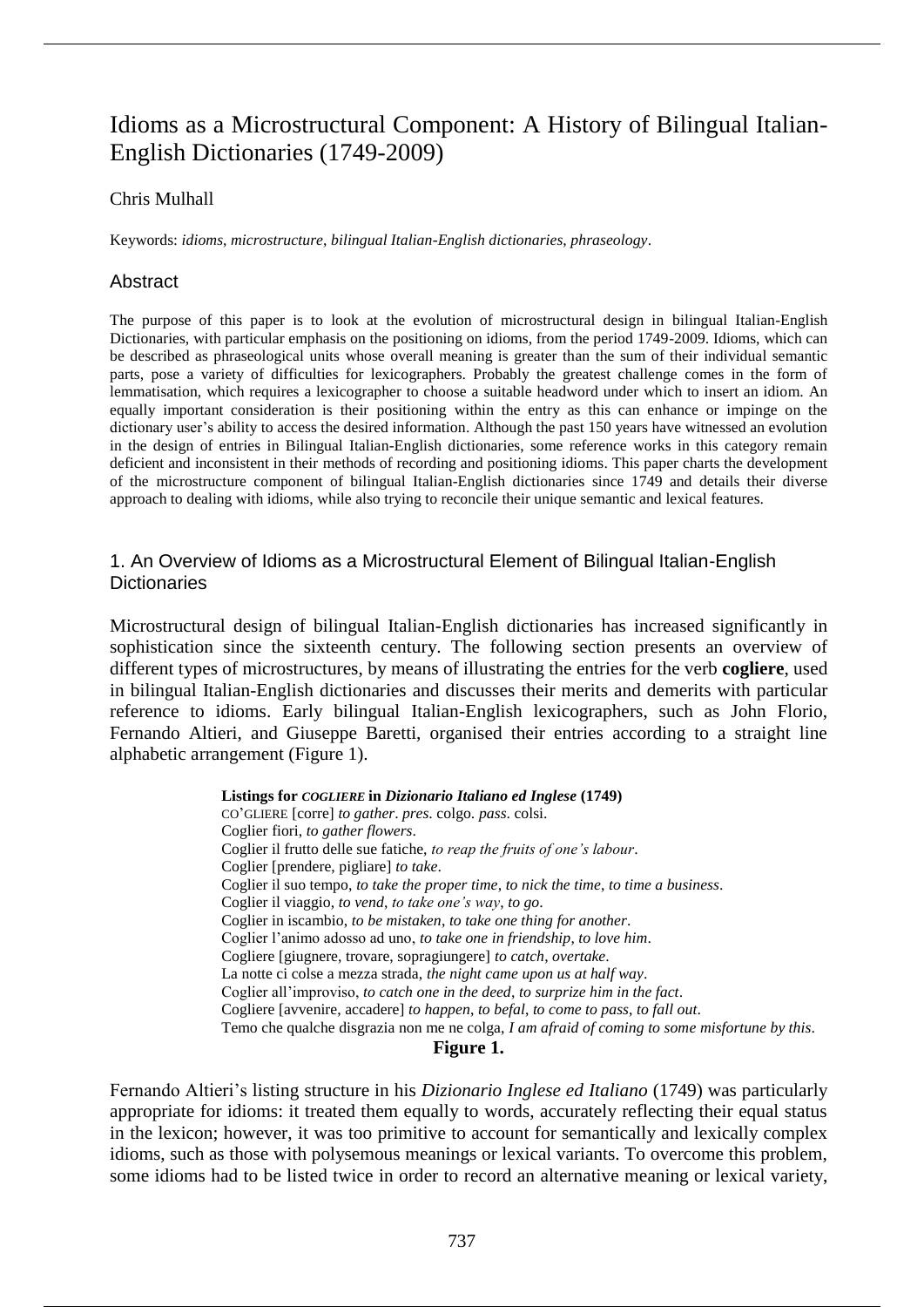burdening the dictionary with unnecessary additional listings. On the whole, the advantage of correctly profiling idioms as independent semantic units greatly outweighed the anomalies created by the unsophisticated design, but this positive feature was later eroded as bilingual Italian-English dictionaries adopted a new entry layout to keep pace with advances in dictionary compilation.

John Millhouse's *Nuovo Dizionario Italiano e Inglese* [First Edition] (1849-1853) was one of the first dictionaries in the field to organise its entries into a macrostructuremicrostructure format. The implementation of this more compact schema was largely motivated by the need for dictionaries to accommodate the burgeoning lexicon as widely as possible. While it was successful in this regard, its design and presentation were not always user-friendly and at times prevented an efficient retrieval of information (Figure 2).

### **The entry** *COGLIERE* **in** *Nuovo Dizionario Italiano e Inglese* **(1870)**

Côgliere, *va*. 2. *irr*. (*pres*. côlgo, côlgono; *past*. côlsi; *part*. côlto) to gâther, take, càtch, hit; – il témpo, to choose the pròper time; – in iscámbio, to mistáke; – sul fátto, to catch in the deed; – cagióne, to find a pretènce, an excúse; – il frútto delle sue fatiche, to réap the frûit of one's lábour; se mi avêsse a côgliere quálche disgrázia, should any misfòrtune befǎll me; la nôtte ci côlse a mêzza stráda, we were overtáken by the night at hâlf-way; per la rosa spésso la spína si côglie (*prov*. *exp*.), the thorn is often plùcked for the rose.

(*Nuovo Dizionario Italiano e Inglese* 1870:146)

# **Figure 2.**

Millhouse decided to standardise the presentation format of his entries. Although he could not draw on the advanced technological resources available to modern-day lexicographers, the use of a single typeface reduced the accessibility of its content and overall practicality of his dictionary. A lack of alphabetic order within the microstructure further exacerbated these problems, resulting in users having to consult the entire entry to see if a particular expression was listed. Implementation of this entry structure also signalled the end of bilingual Italian-English dictionaries presenting and recording idioms in a way that correctly represented their semantic status. In contrast to the straight line alphabetic method, their inclusion in the microstructure communicated them as lexical derivates, rather than semantic equals, of the lemma. Technological advances in the late nineteenth and early twentieth centuries equipped bilingual Italian-English dictionaries with a variety of typefaces to distinguish different types of information contained within them, which represented a much more modern approach.

Bilingual Italian-English dictionaries compiled in the latter half of the twentieth century devoted more attention and space to idioms. Monolingual Italian lexicographical works also newly sought to reflect the progression of linguistic culture in Italian from an outdated written and literary code to a more practical and modern medium of communication. This was, to some degree, supplemented by the use of specialist compilation teams by dictionary publishing houses in Italy, which brought a more balanced and diversified approach to the selection of their dictionaries' content. The *Garzanti Comprehensive Dictionary* (1961) embodied this new linguistic outlook by giving "careful attention" to idioms, a claim unprecedented in bilingual Italian-English lexicography.<sup>1</sup> It achieved this in two ways. Firstly, its division of the microstructure into semantic and phraseology sections gave a dedicated position to idioms, phrases and other expressions in entries, thus increasing their visibility for users. Secondly, its detailing of the more subtle features of idioms, such as lexical variation within them, also distinguished it from previous works. However, its superiority in this respect was short lived as the publication of *Il Ragazzini* (1967) (Figure 3) set a new benchmark for the organisation and coverage of idioms in bilingual Italian-English dictionaries.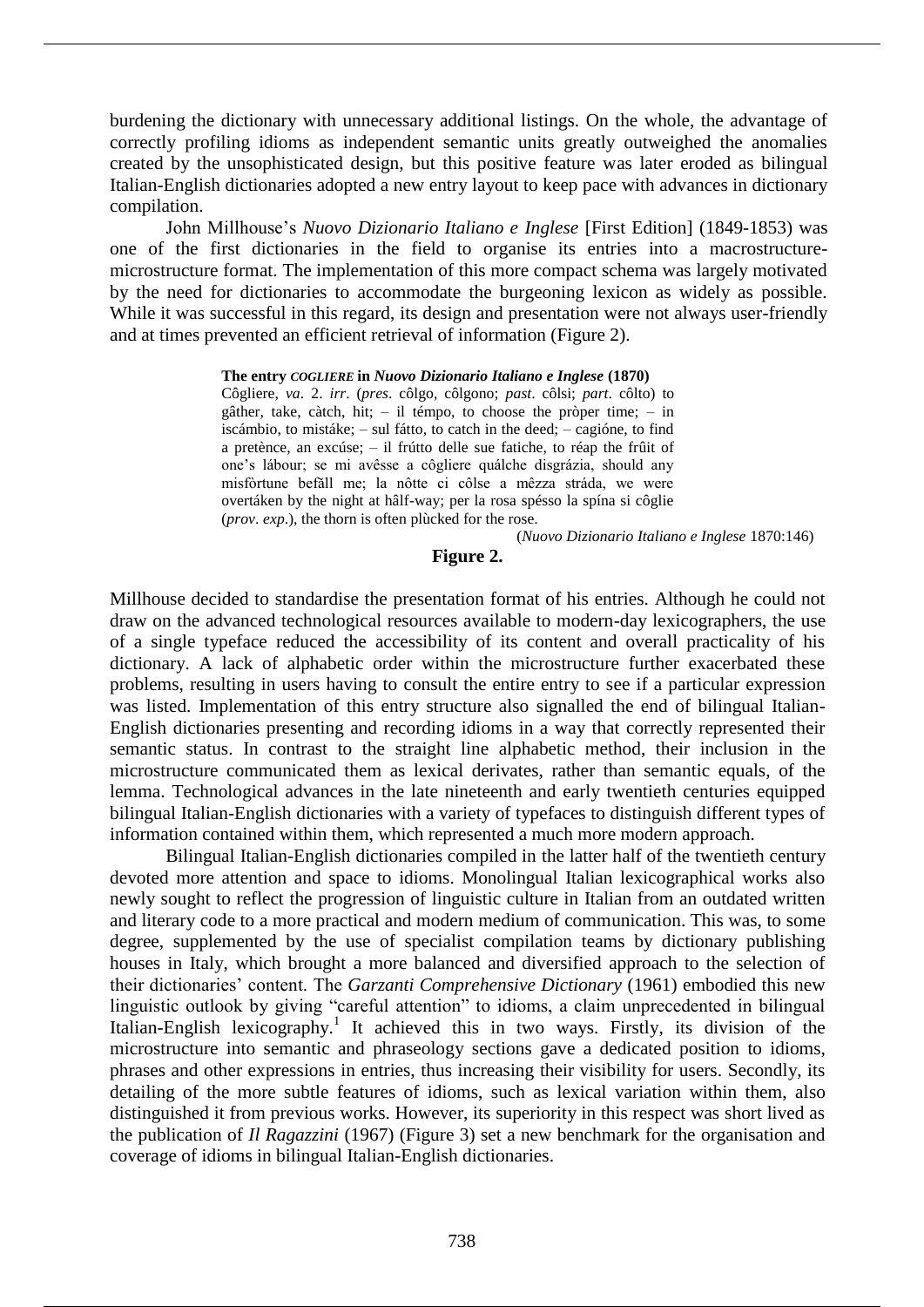#### **The entry** *COGLIERE* **in** *Il Ragazzini* **(1967)**

**cògliere,** *v.t.* **1** (*fiori*, *frutta*) to pick (*specialm*. *fiori*); to pluck (*specialm*. *frutta*); to gather. **2** (*sorprendere*) to find\*; to catch\*; to come\* upon: **La notte ci colse ancora lontani dalla meta,** night found us (*o* came upon us) still far from our goal; – **Non lasciatevi c. dal temporale!,** don't get caught by the storm! **3** (*colpire*) to get\* (sb.) : **La pallottola lo colse alla spalla destra,** the bullet got him in the right shoulder. **4** (*in fallo*) to catch\* (out): **L'hanno colto che rubava,** they've caught him stealing; – **c. q. in flagrante,** to catch sb. in the act (in the very act). **5** (*capire*) to understand\*; to grasp; to catch\*. **6** (*una fune*) to coil. ♦ **c. un cavo (una cima)**, to worm a rope;  $-\mathbf{c}$ . **nel segno**, to hit the target ( $o$  the bull's eye); to score a point; (*fig*.) to hit the nail on the head;  $-\mathbf{c}$ . **l'occasione**, to take the opportunity; to seize one's chance: **Colgo l'occasione per dirle quanto le sono riconoscente,** I am taking this opportunity of telling you how grateful I am; – **c. la palla al balzo,** to take advantage of an unforseen opportunity; – **c. q. alla sprovvista,** to catch sb. unawares; **c. q. di sorpresa,** to take sb. by surprise; – **c. il senso,** to gather the sense (*o* the meaning).

(*Il Ragazzini* 1967:1084)

### **Figure 3.**

O'Connor (1990) remarks that the stock of idiomatic and illustrative phrases in *Il Ragazzini* (1967) was so extensive that it provided sufficient syntactic and morphological information to non-Italians despite it being compiled primarily for native Italian speakers. Along with this, its more methodical arrangement of idioms also set it apart from the *Garzanti Comprehensive Dictionary* (1961). Its consistent use of the typographic indicator ♦ to denote the location of phrases improved the structure of entries, in contrast with the sporadic use of the less immediately noticeable label *fraseologia* by its earlier competitor to fulfill the same function. This elegance in entry design, coupled with its robust idiomatic content, raised the standards for the treatment of idioms in bilingual Italian-English dictionaries. However, one area in which it did not prevail over the *Garzanti Comprehensive Dictionary* (1961) was its general coverage of idioms. A comparative analysis of the empirical evidence obtained from the two dictionaries reveals that a fewer number of idioms in *Il Ragazzini* (1967) had multiple listings than in the *Garzanti Comprehensive Dictionary* (1961).

The dynamism that characterised bilingual Italian-English lexicography in the 1960s continued into the following decade with further improvements in both the organisation and content of dictionaries. Within this period, the growing importance of idioms as a dictionary component became apparent not only in their increasing coverage, but also in regular references to them in dictionary prefaces. Possibly the most iconic bilingual Italian-English publication to appear in the 1970s was the *Sansoni-Harrap Standard Italian and English Dictionary* (1970- 1975), whose four-volume format offered an unrivalled scope for recording both languages. Its voluminous structure also eliminated the spatial restrictions encountered by earlier comparable works and facilitated a divided microstructure format, which was used particularly for verb lemmas with a high number of phrasal derivatives (Figure 4).

> **The entry** *COGLIERE* **in** *Sansoni-Harrap Standard Italian and English Dictionary* **(1970-1975) c**ǫ**gliere** *v*. **(c**ǫ**lgo, c**ǫ**gli, c**ǫ**lsi, c**ǫ**lto) I** *v.t.* **1.** (*staccare*) to pick, to pluck: *~ una mela da un albero* to pluck an apple from a tree; (*raccogliere*) to gather, to pick:  $\sim$  *i fiori* to gather (*o* pick) flowers.  $-2$ . (*profittare di*) to grasp, to seize, to take, to avail o.s of: *~ l'occasione per fare qc*. to take the opportunity of doing s.th. – **3.** (*capire*) to grasp, to understand, to catch, to gather: *~ il senso di una frase* to grasp the sense of a phrase. – **4.** (*sorprendere*) to catch, to take, to surprise, to come upon: *non mi cogli più!* You won't catch me again. – **5.** (*colpire*) to hit, {*fam*} to get: *gli sparò contro e lo colse a una gamba* he fired at him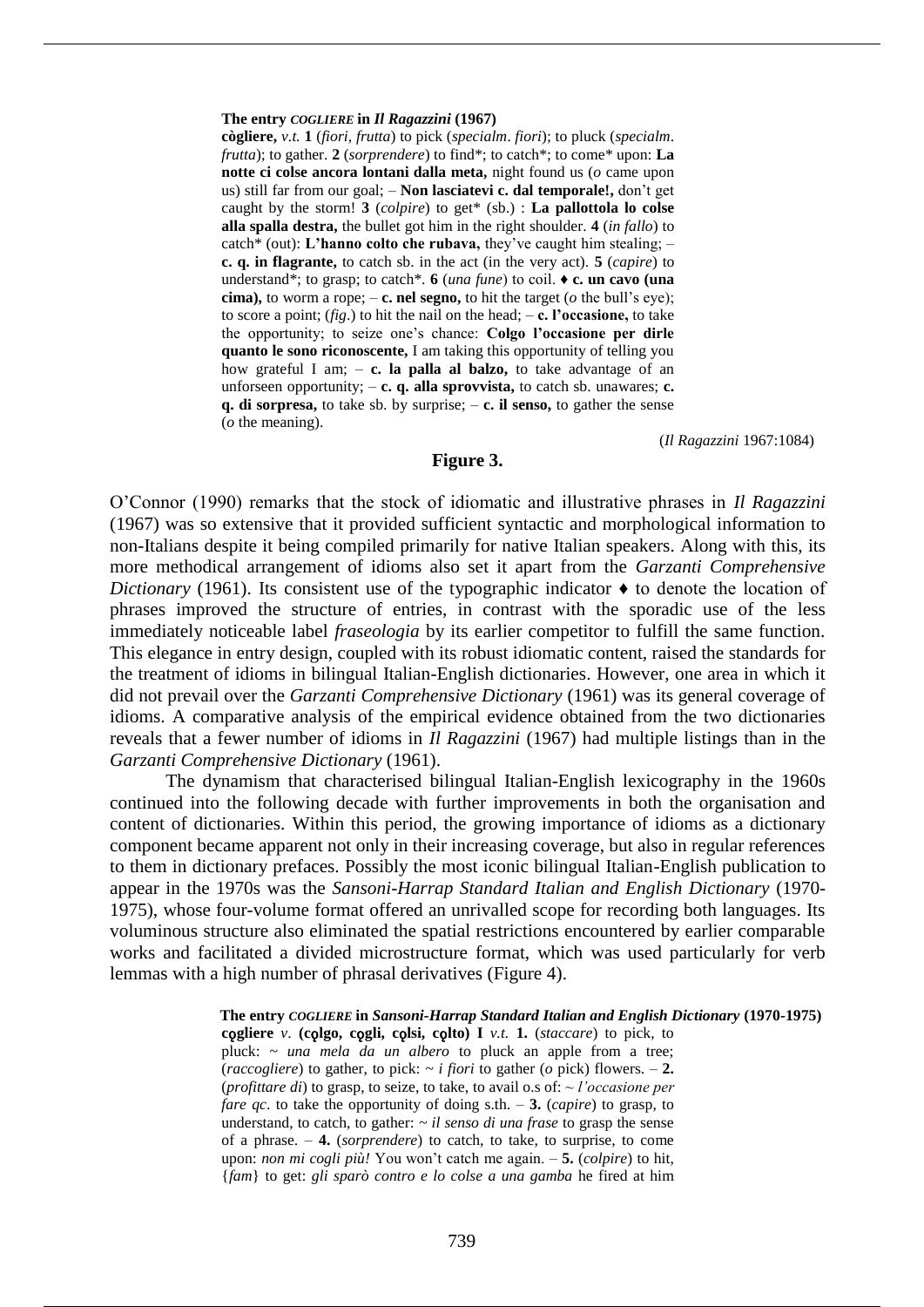and hit him in the leg.  $-6$ . {*Mar*} to coil.  $-7$ . {*ant*} (*riscuotere*) to collect, to take.  $-$  **II** *v.i.* (*aus.* **avere**) (*colpire*) to hit the mark, to strike home.

 $\Box$  {fig} ~ **allori** (*acquistarsi gloria*) to reap (*o* win) laurels; ~ *in* **fallo** to catch out;  $\sim$  *sul* **fatto** to catch in the act;  $\{fig\} \sim il$  *più bel* **fiore** (*scegliere il meglio*) to pick the best; ~ *in* **flagrante** (*delitto*) to catch red-handed (*o* in the act);  $\{fig\} \sim i$  **frutti** *della propria fatica* to reap the fruits of one's labours;  $\sim qd$ . con le **mani** nel sacco to catch s.o. redhanded; *la* **morte** *lo colse nel fiore degli anni* death took him in his prime; {*fig*} ~ *la* **palla** *al balzo* (*afferrare l'occasione favorevole*) to seize the opportunity, to be quick off the mark;  $\sim$  *in*  $\lceil$  **pieno**<sup>1</sup> (o *nel segno*) to score a bull's-eye, to hit the target; {*fig*} (*indovinare*) to hit the mark (*o* nail on the head): *mi colse il* **sonno** sleep overtook me; ~ *qd. di* **sorpresa** to take s.o. by surprise;  $\sim$  *qd. alla* **sprovvista** to take (*o* catch) s.o. unawares. – *Prov*.: *cogli la rosa e lascia star la spina* gather the rose but leave the thorn, take only the best.

(*Sansoni-Harrap Standard Italian and English Dictionary* 1970: 249)

# **Figure 4.**

The principal difference between this layout and the more conventional arrangement found in earlier dictionaries, such as the *Garzanti Comprehensive Dictionary* (1961) and *Il Ragazzini* (1967), was the division of entries into two distinct sections, one treating lexical semantics and the other treating phraseology. Although the use of this format received criticism in a later publication it was an appropriate presentation strategy for idioms.<sup>2</sup> Its separation of the lexical semantic and phraseological sections conveyed a disconnection between both parts, which also was an accurate representation of the semantic role of the lemma as a stand-alone semantic constituent and an idiomatic component. However, the inclusion of compositional and noncompositional expressions in the phraseology section meant that it viewed and treated different phrases with varying levels of compositionality as being a semantically homogenous group.

The microstructure format of current bilingual Italian-English dictionaries differs little from those of 40 years ago. The majority continue to organise listings into lexical semantic and phraseological sections, but some dictionaries still fail to order this information alphabetically. For example, in Figure 5, which illustrates the entry **Cogliere** from *Il Nuovo Oxford Paravia*  (2006), the typographic indicator  $\triangle$  enables the user to go directly to the phraseology section, but the dispersed arrangement of canonical and phrasal citation forms prevents users from following a logical sequence to the information they want.

### **The entry** *COGLIERE* **in** *Il Nuovo Oxford Paravia* **(2006)**

**cogliere** /ˈkɔʎʎere/ [28] tr. **1** to pick, to pluck, to gather [*fiori*, *frutti*]; *~ il frutto di 20 anni di lavoro* FIG. to reap the fruit of 20 years of labour **2** FIG. (*capire*) *~ il senso di ciò che qcn. dice* to catch the drift of sb.'s argument; *~ il nocciolo della questione* to see *o* get the point; *non ha colto il senso dell'osservazione* he lost *o* missed the point of the remark; *ha colto l'allusione* this allusion was not lost on him, he caught the hint **3** FIG. (*afferrare*) to capture, to catch\* [*atmosfera*, *spirito*, *sentimento*, *sguardo*]; to capture, to seize [*momento*] **4** (*sorprendere*) to catch\* [*delinquente*]; [*emozione*, *terrore*] to overtake\* [*persona*] *essere colto da un temporale* to get caught in a storm; *~ qcn. impreparato* to catch sb. off balance *o* off guard; *la notizia mi coglie impreparato* the news takes me by surprise **5** (*colpire*) *~ nel segno* [*freccia*, *tiro*] to find its mark; FIG. [*critica*, *osservazione*] to be right on target, to find its mark; *hai colto nel segno!* that was a good guess!  $\rightarrow \infty$  *la palla al balzo* = to seize the opportunity;  $\sim qcn$ . in fallo to catch sb. on the wrong foot, to catch sb. out; *mi hai colto in fallo!* you've got me there!  $\sim qcn$ . *in flagrante* o *sul fatto* to catch sb. red-handed *o* in the act *o* at it COLLOQ.;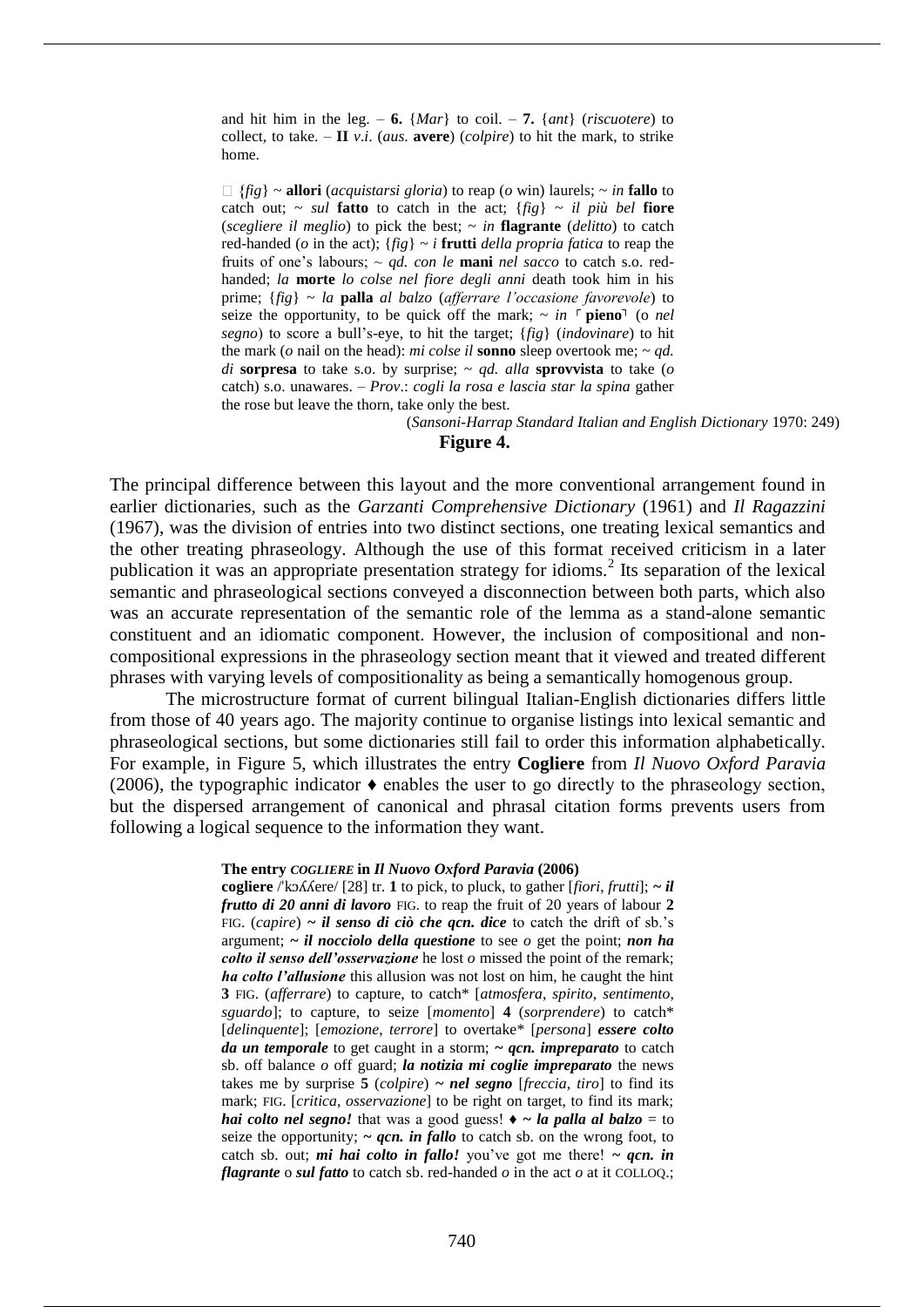*~ l'occasione* to take one's chance; *cogli l'attimo* seize the day; *~ qcn. alla sprovvista* o *di sorpresa* to catch *o* take sb. unawares, to take sb. aback *o* by surprise; *~ al volo* to grab, to seize, to jump at [*opportunità*]; to seize on [*suggerimento*, *offerta*].

(*Il Nuovo Oxford Paravia* 2006:1754)

# **Figure 5.**

Although the entry layout illustrated above is widely accepted as the most conventional and efficient, it does not represent the microstructure format adopted by all current bilingual Italian-English dictionaries. In some cases, the difference is quite superficial: for example, *Il Ragazzini* (2009) and *Il Sansoni Inglese* (2006) use different colour typefaces to distinguish source language from target language listings, whereas others vary their entry structure depending on the type of lemma in question. The *Grande Hoepli Dizionario di Inglese* (2007) and *Garzanti Hazon Inglese* (2009) are two dictionaries that tailor the design of their entries to suit verb and noun lemmas. Verb entries in the *Grande Hoepli Dizionario di Inglese* (2007) follow a different format in comparison to other similar publications with their microstructure subdivided into syntactic divisions and the listed idioms inserted in the relevant section. Conversely, idioms recorded under noun component lemmas are typically inserted into the designated phraseology section of the entry. By contrast, the *Garzanti Hazon Inglese* (2009) alternates between one of two microstructure formats; using a clearly separated lexical semantic and phraseology for high frequency verb lemmas and the more conventional type for those with a lower phrasal usage. Therefore, Marello's (1989) claim that keeping a consistent microstructure layout is a very difficult task still has a large degree of validity when considering both internal and external comparisons of entry structures in both past and current bilingual Italian-English dictionaries.

### 2. Conclusion

Advances in the understanding of idioms as a complex lexical and semantic unit, coupled with improvements in the microstructure design have afforded idioms a more prominent role in bilingual Italian-English dictionaries, but certain aspects of their microstructural treatment remain unsystematic. A potential solution to this problem is to position idioms in their own individual phraseological section at the end of each individual entry, which would recognise both their unitary meaning and semantic distance from the headword. Adopting this structure would not only make bilingual Italian-English dictionaries more reflective of the lexical and semantic networks of the lexicon, but also more accurate in their recording of idioms.

### **Notes**

<sup>1</sup> *Garzanti Comprehensive Dictionary*, 1961: v.

<sup>&</sup>lt;sup>2</sup> The preface of the *Cambridge Italian Dictionary* Volume II (1981) makes a veiled reference to the organisation of phrases in the *Sansoni-Harrap Dictionary* while outlining its own method of organization: 'phrases are entered under the headwords or derivatives to which they are subsidiary, not, as sometimes in English-Italian dictionaries, as separate items. This avoids the nuisance of finding phrases separated from the parent headword by several pages, as inevitably occurs in a large bilingual dictionary' (*Cambridge Italian Dictionary* [Volume II] 1981: xii).